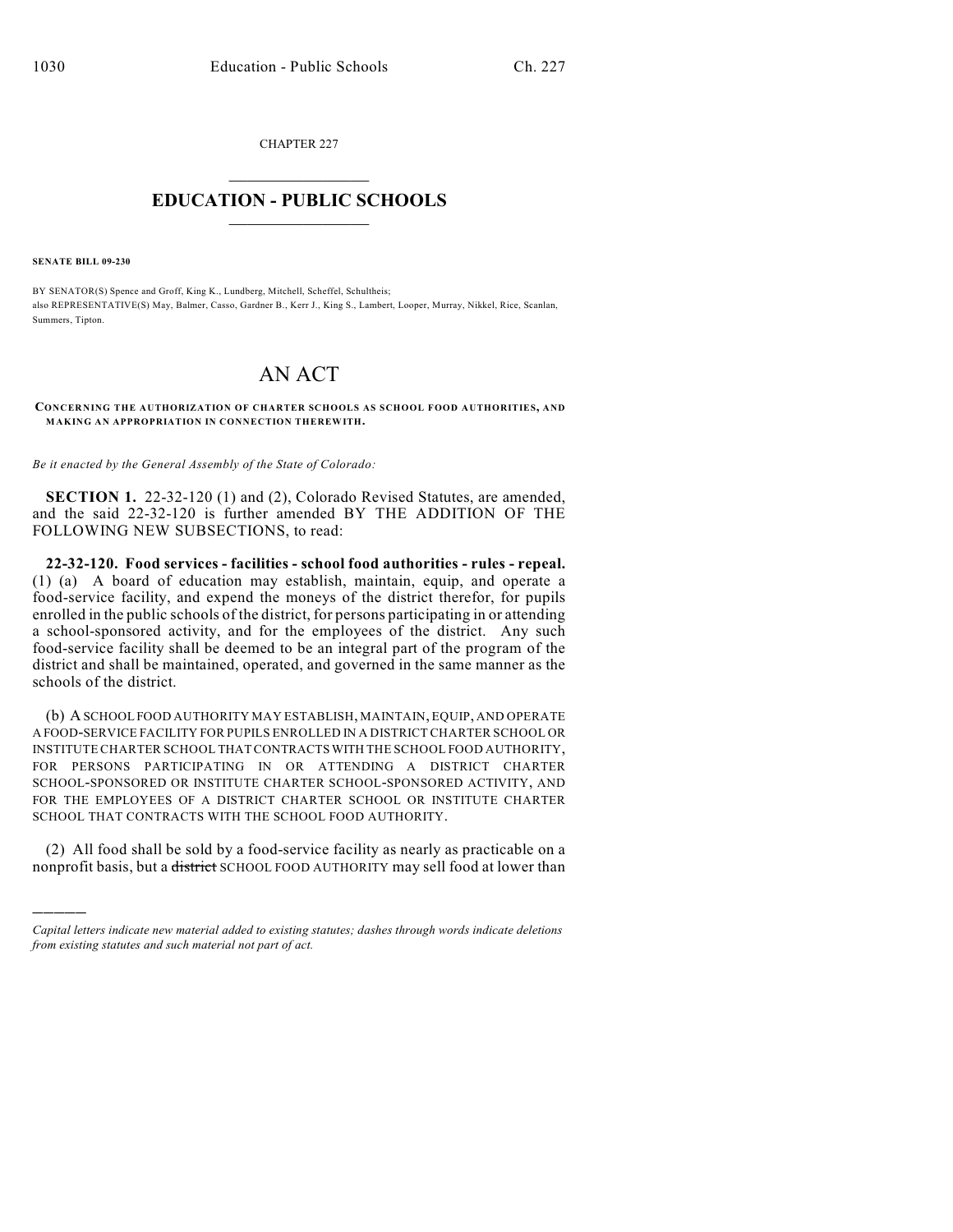cost and may provide food free of charge to those pupils entitled thereto pursuant to the provisions of the FEDERAL "National School Lunch Act", 42 U.S.C. SEC. 1751 ET SEQ. Capital outlay and rental costs shall not be included in computing the cost of the meals served.

(4) IF A DISTRICT CHARTER SCHOOL REQUESTS IN WRITING THAT THE SCHOOL DISTRICT OF THE DISTRICT CHARTER SCHOOL PROVIDE FOOD SERVICES PURSUANT TO A CONTRACT WITH THE DISTRICT CHARTER SCHOOL THAT INCLUDES TERMS SPECIFIED BY THE DISTRICT CHARTER SCHOOL, THE SCHOOL DISTRICT BOARD OF EDUCATION MAY ATTEMPT TO NEGOTIATE THE TERMS OF THE CONTRACT WITH THE DISTRICT CHARTER SCHOOL. IF THE SCHOOL DISTRICT BOARD OF EDUCATION AND THE DISTRICT CHARTER SCHOOL ATTEMPT TO NEGOTIATE CONTRACT TERMS THAT ARE MUTUALLY SATISFACTORY, AND THE NEGOTIATIONS FAIL TO PRODUCE SUCH MUTUALLY SATISFACTORY TERMS, THE SCHOOL DISTRICT BOARD OF EDUCATION SHALL:

(a) AGREE TO PROVIDE FOOD SERVICES TO THE DISTRICT CHARTER SCHOOL ACCORDING TO THE TERMS REQUESTED BY THE DISTRICT CHARTER SCHOOL; OR

(b) ALLOW THE DISTRICT CHARTER SCHOOL TO TRANSFER THE MAINTENANCE, SUPERVISION, AND OPERATION OF THE DISTRICT CHARTER SCHOOL'S FOOD-SERVICE FACILITY FROM THE DISTRICT TO A SCHOOL FOOD AUTHORITY.

(5) (a) USING THE TIMELINE AND PROCEDURES ESTABLISHED BY RULES PROMULGATED BY THE STATE BOARD OF EDUCATION PURSUANT TO PARAGRAPH (a) OF SUBSECTION (7) OF THIS SECTION, A DISTRICT CHARTER SCHOOL OR AN INSTITUTE CHARTER SCHOOL MAY APPLY TO THE DEPARTMENT OF EDUCATION FOR AUTHORIZATION AS A SCHOOL FOOD AUTHORITY.

(b) USING THE TIMELINE, STANDARDS, AND PROCEDURES ESTABLISHED BY RULES PROMULGATED BY THE STATE BOARD OF EDUCATION PURSUANT TO PARAGRAPH (b) OF SUBSECTION (7) OF THIS SECTION, THE DEPARTMENT OF EDUCATION SHALL GRANT OR DENY AUTHORIZATION AS A SCHOOL FOOD AUTHORITY TO A DISTRICT CHARTER SCHOOL OR AN INSTITUTE CHARTER SCHOOL THAT APPLIES FOR THE AUTHORIZATION PURSUANT TO PARAGRAPH (a) OF THIS SUBSECTION (5).

(6) (a) ON AND AFTER THE EFFECTIVE DATE OF THIS SUBSECTION (6), BUT BEFORE OCTOBER 1, 2009, A DISTRICT CHARTER SCHOOL OR AN INSTITUTE CHARTER SCHOOL MAY SUBMIT A WRITTEN REQUEST TO THE DEPARTMENT OF EDUCATION FOR PROVISIONAL AUTHORIZATION AS A SCHOOL FOOD AUTHORITY.

(b) ON AND AFTER THE EFFECTIVE DATE OF THIS SUBSECTION (6), BUT BEFORE OCTOBER 1, 2009, THE COMMISSIONER OF EDUCATION OR HIS OR HER DESIGNEE MAY GRANT OR DENY PROVISIONAL AUTHORIZATION AS A SCHOOL FOOD AUTHORITY TO A DISTRICT CHARTER SCHOOL OR INSTITUTE CHARTER SCHOOL THAT SUBMITS A WRITTEN REQUEST FOR SUCH AUTHORIZATION TO THE DEPARTMENT OF EDUCATION. A PROVISIONAL AUTHORIZATION GRANTED PURSUANT TO THIS SUBSECTION (6) SHALL EXPIRE ON APRIL 1, 2010.

(c) IF THE COMMISSIONER OF EDUCATION OR HIS OR HER DESIGNEE GRANTS PROVISIONAL AUTHORIZATION TO A DISTRICT CHARTER SCHOOL OR AN INSTITUTE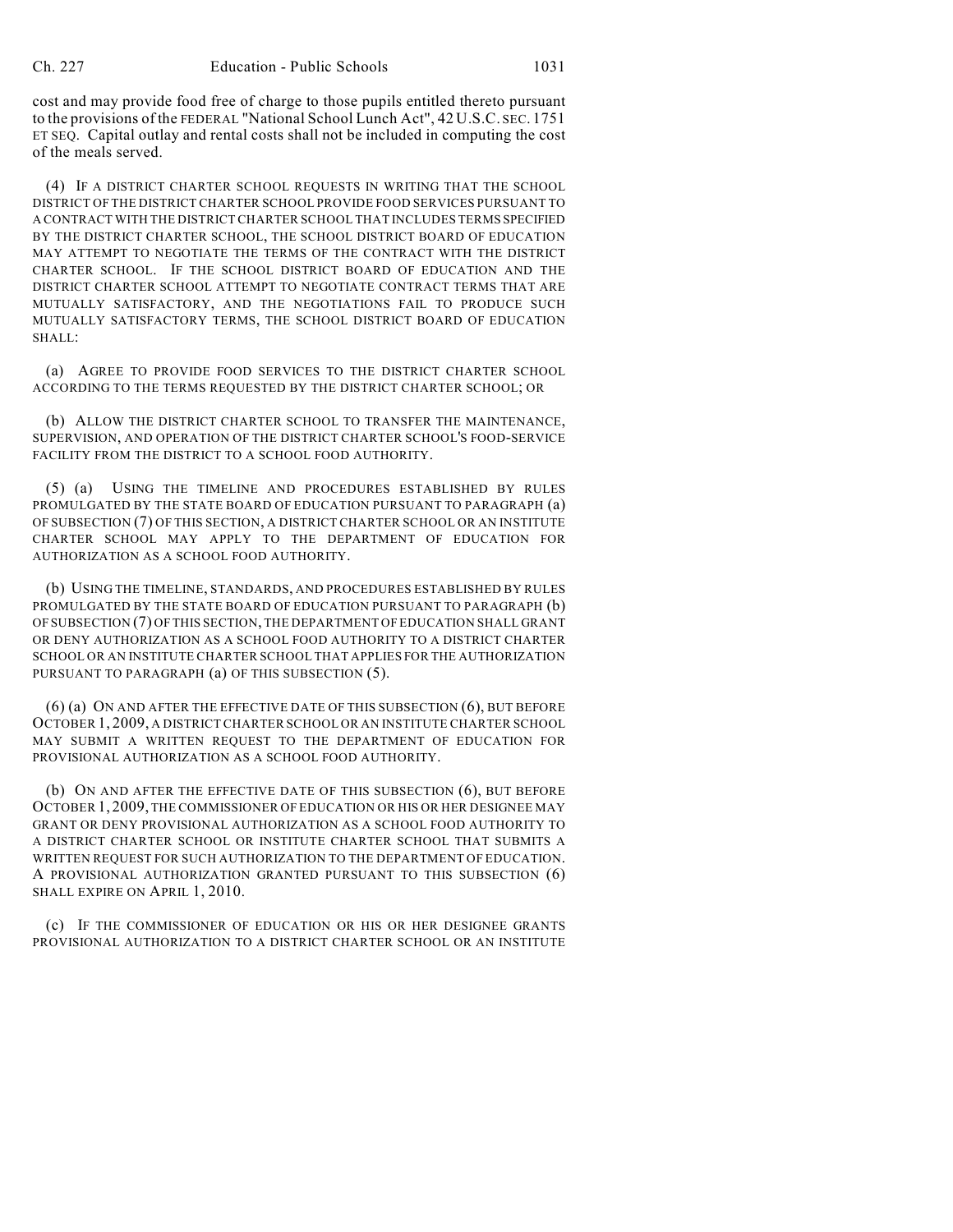CHARTER SCHOOL AS A SCHOOL FOOD AUTHORITY PURSUANT TO THIS SUBSECTION (6), THE DEPARTMENT OF EDUCATION SHALL REVIEW THE PROVISIONAL AUTHORIZATION AND, USING THE STANDARDS ESTABLISHED BY RULES PROMULGATED BY THE STATE BOARD OF EDUCATION PURSUANT TO PARAGRAPH (b) OF SUBSECTION (7) OF THIS SECTION, GRANT OR DENY AUTHORIZATION AS A SCHOOL FOOD AUTHORITY TO THE DISTRICT CHARTER SCHOOL OR INSTITUTE CHARTER SCHOOL ON OR BEFORE APRIL 1, 2010.

(d) NOTWITHSTANDING ANY PROVISION OF THIS SUBSECTION (6) TO THE CONTRARY, THE COMMISSIONER OF EDUCATION OR HIS OR HER DESIGNEE SHALL NOT GRANT PROVISIONAL AUTHORIZATION AS A SCHOOL FOOD AUTHORITY TO MORE THAN FOUR APPLICANT DISTRICT CHARTER SCHOOLS OR INSTITUTE CHARTER SCHOOLS.

(e) THIS SUBSECTION (6) IS REPEALED, EFFECTIVE JULY 1, 2010.

(7) ON OR BEFORE OCTOBER 1, 2009, THE STATE BOARD OF EDUCATION SHALL PROMULGATE RULES ESTABLISHING:

(a) A TIMELINE AND PROCEDURES BY WHICH A DISTRICT CHARTER SCHOOL OR AN INSTITUTE CHARTER SCHOOL MAY APPLY TO THE DEPARTMENT OF EDUCATION FOR AUTHORIZATION AS A SCHOOL FOOD AUTHORITY; AND

(b) A TIMELINE, STANDARDS, AND PROCEDURES FOR THE DEPARTMENT OF EDUCATION TO USE IN GRANTING OR DENYING AUTHORIZATION AS A SCHOOL FOOD AUTHORITY TO A DISTRICT CHARTER SCHOOL OR AN INSTITUTE CHARTER SCHOOL. THE STANDARDS SHALL INCLUDE, AT A MINIMUM, THE FOLLOWING REQUIREMENTS:

(I) THE DISTRICT CHARTER SCHOOL OR INSTITUTE CHARTER SCHOOL SHALL SERVE AT LEAST A MINIMUM NUMBER OF CHILDREN, SPECIFIED BY RULE, WHO ARE ENROLLED IN THE DISTRICT CHARTER SCHOOL OR INSTITUTE CHARTER SCHOOL;

(II) THE DISTRICT CHARTER SCHOOL OR INSTITUTE CHARTER SCHOOL SHALL DEMONSTRATE ITS SOUND FINANCIAL STATUS TO THE SATISFACTION OF THE DEPARTMENT OF EDUCATION;

(III) THE DISTRICT CHARTER SCHOOL OR INSTITUTE CHARTER SCHOOL SHALL DEMONSTRATE, TO THE SATISFACTION OF THE DEPARTMENT OF EDUCATION, ITS CAPACITY TO OPERATE A FOOD SERVICE PROGRAM;

(IV) THE DISTRICT CHARTER SCHOOL OR INSTITUTE CHARTER SCHOOL SHALL INCLUDE IN ITS APPLICATION A STATEMENT OF ITS WILLINGNESS TO CONTRACT, TO THE EXTENT PRACTICABLE, WITH OTHER DISTRICT CHARTER SCHOOLS AND INSTITUTE CHARTER SCHOOLS TO PROVIDE A FOOD SERVICE PROGRAM; AND

(V) THE DEPARTMENT SHALL NOT GRANT AUTHORIZATION AS A SCHOOL FOOD AUTHORITY TO MORE THAN FOUR APPLICANT DISTRICT CHARTER SCHOOLS OR INSTITUTE CHARTER SCHOOLS UNTIL JULY 1, 2011, INCLUDING ANY DISTRICT CHARTER SCHOOLS OR INSTITUTE CHARTER SCHOOLS THAT HAVE BEEN GRANTED PROVISIONAL AUTHORIZATION PURSUANT TO SUBSECTION (6) OF THIS SECTION.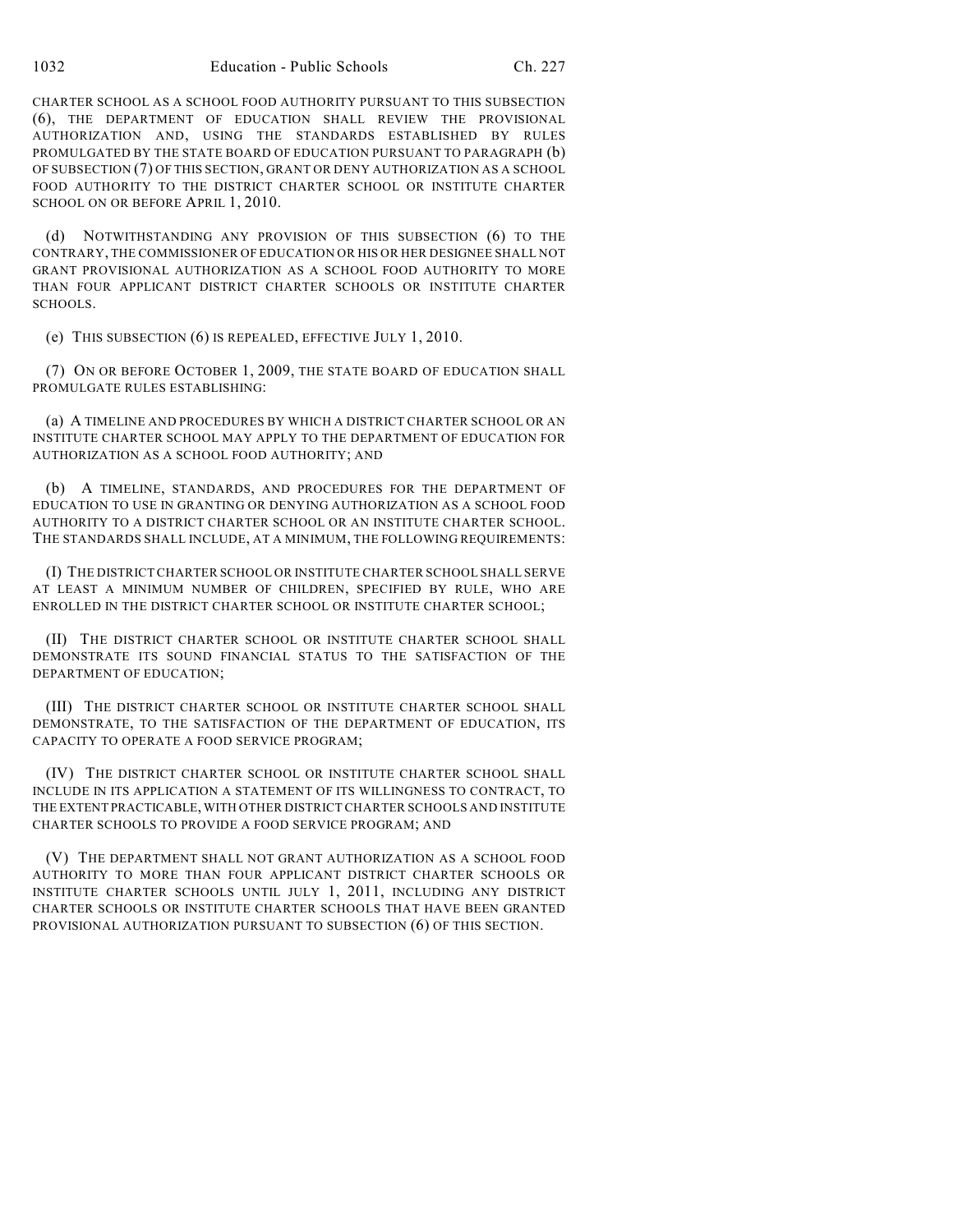(8) AS USED IN THIS SECTION, "SCHOOL FOOD AUTHORITY" MEANS:

(a) A SCHOOL DISTRICT OR THE STATE CHARTER SCHOOL INSTITUTE; OR

(b) A DISTRICT CHARTER SCHOOL OR AN INSTITUTE CHARTER SCHOOL THAT:

(I) THE COMMISSIONER OR HIS OR HER DESIGNEE PROVISIONALLY AUTHORIZES AS A SCHOOL FOOD AUTHORITY PURSUANT TO SUBSECTION (6) OF THIS SECTION; OR

(II) THE DEPARTMENT OF EDUCATION AUTHORIZES AS A SCHOOL FOOD AUTHORITY PURSUANT TO SUBSECTION (5) OF THIS SECTION.

**SECTION 2.** 22-30.5-103, Colorado Revised Statutes, is amended BY THE ADDITION OF A NEW SUBSECTION to read:

**22-30.5-103. Definitions.** As used in this part 1, unless the context otherwise requires:

(6.7) "SCHOOL FOOD AUTHORITY" MEANS:

(a) A SCHOOL DISTRICT OR THE STATE CHARTER SCHOOL INSTITUTE; OR

(b) A DISTRICT CHARTER SCHOOL OR AN INSTITUTE CHARTER SCHOOL THAT:

(I) THE COMMISSIONER OR HIS OR HER DESIGNEE PROVISIONALLY AUTHORIZES AS A SCHOOL FOOD AUTHORITY PURSUANT TO SECTION 22-32-120 (6); OR

(II) THE DEPARTMENT OF EDUCATION AUTHORIZES AS A SCHOOL FOOD AUTHORITY PURSUANT TO SECTION 22-32-120 (5).

**SECTION 3.** 22-30.5-104 (7) (b), Colorado Revised Statutes, is amended, and the said 22-30.5-104 is further amended BY THE ADDITION OF A NEW SUBSECTION, to read:

**22-30.5-104. Charter school - requirements - authority.** (7) (b) A charter school may negotiate and contract with a school district, the governing body of a state college or university, the state of Colorado, A SCHOOL FOOD AUTHORITY, or any third party for the use of a school building and grounds, the operation and maintenance thereof, and the provision of any service, activity, or undertaking that the charter school is required or chooses to perform in order to carry out the educational program described in its charter contract. Any services for which a charter school contracts with a school district shall be provided by the district at cost. The charter school shall have standing to sue and be sued in its own name for the enforcement of any contract created pursuant to this paragraph (b).

(10) A CHARTER SCHOOL MAY APPLY FOR AUTHORIZATION AS A SCHOOL FOOD AUTHORITY PURSUANT TO SECTION 22-32-120.

**SECTION 4.** 22-30.5-502, Colorado Revised Statutes, is amended BY THE ADDITION OF A NEW SUBSECTION to read: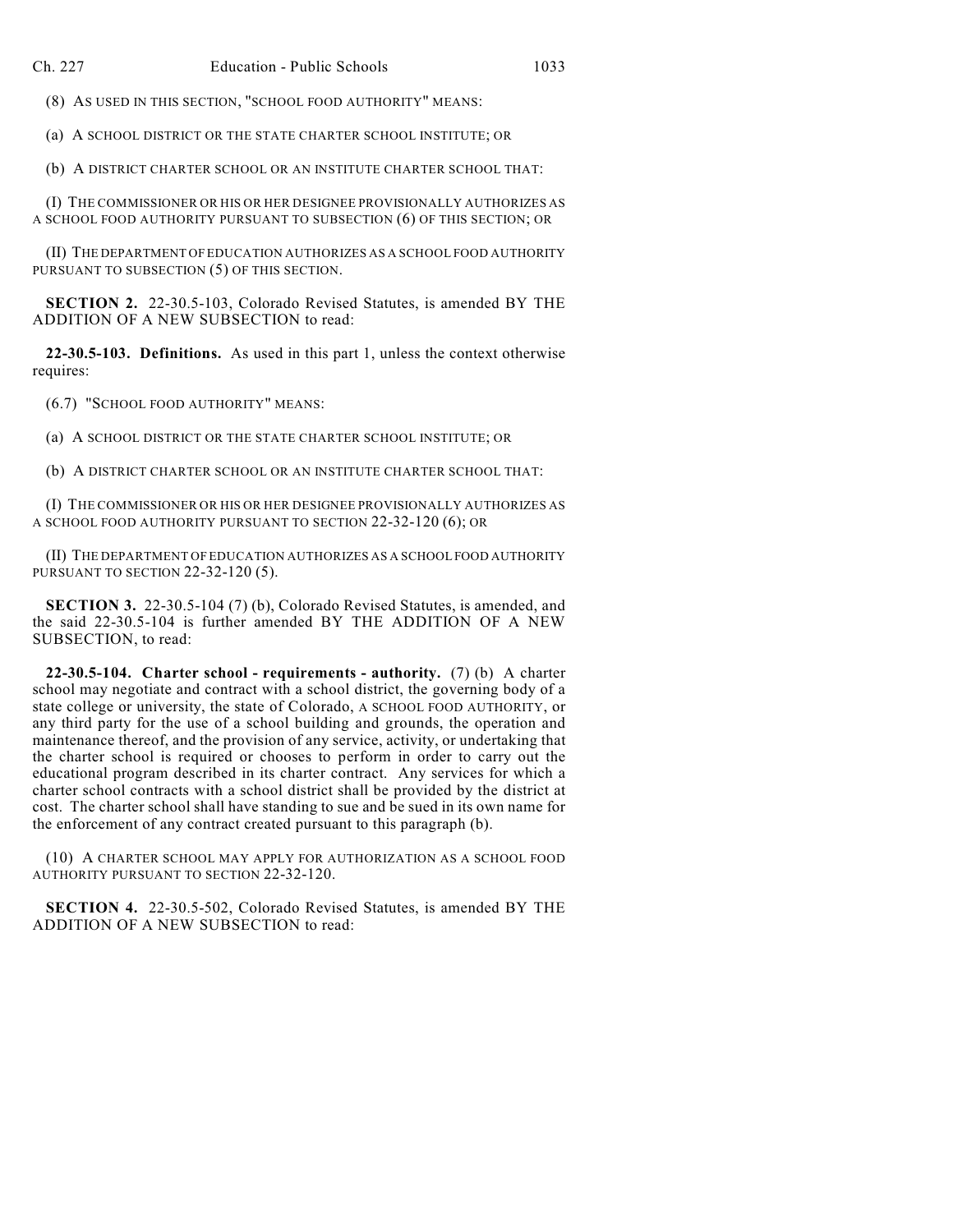**22-30.5-502. Definitions.** As used in this part 5, unless the context otherwise requires:

(10.5) "SCHOOL FOOD AUTHORITY" MEANS:

(a) A SCHOOL DISTRICT OR THE STATE CHARTER SCHOOL INSTITUTE; OR

(b) A DISTRICT CHARTER SCHOOL OR AN INSTITUTE CHARTER SCHOOL THAT:

(I) THE COMMISSIONER OR HIS OR HER DESIGNEE PROVISIONALLY AUTHORIZES AS A SCHOOL FOOD AUTHORITY PURSUANT TO SECTION 22-32-120 (6); OR

(II) THE DEPARTMENT OF EDUCATION AUTHORIZES AS A SCHOOL FOOD AUTHORITY PURSUANT TO SECTION 22-32-120 (5).

**SECTION 5.** 22-30.5-505, Colorado Revised Statutes, is amended BY THE ADDITION OF A NEW SUBSECTION to read:

**22-30.5-505. State charter school institute - institute board - appointment powers and duties - rules.** (14) IF AN INSTITUTE CHARTER SCHOOL REQUESTS IN WRITING THAT THE INSTITUTE PROVIDE FOOD SERVICES PURSUANT TO A CONTRACT WITH THE INSTITUTE CHARTER SCHOOL THAT INCLUDES CERTAIN TERMS SPECIFIED BY THE INSTITUTE CHARTER SCHOOL, THE INSTITUTE MAY ATTEMPT TO NEGOTIATE THE TERMS OF THE CONTRACT WITH THE INSTITUTE CHARTER SCHOOL. IF THE INSTITUTE AND THE INSTITUTE CHARTER SCHOOL ATTEMPT TO NEGOTIATE CONTRACT TERMS THAT ARE MUTUALLY SATISFACTORY, AND THE NEGOTIATIONS FAIL TO PRODUCE SUCH MUTUALLY SATISFACTORY TERMS, THE INSTITUTE SHALL:

(a) AGREE TO PROVIDE FOOD SERVICES TO THE INSTITUTE CHARTER SCHOOL ACCORDING TO THE TERMS REQUESTED BY THE INSTITUTE CHARTER SCHOOL; OR

(b) ALLOW THE INSTITUTE CHARTER SCHOOL TO TRANSFER THE MAINTENANCE, SUPERVISION, AND OPERATION OF THE INSTITUTE CHARTER SCHOOL'S FOOD-SERVICE FACILITY FROM THE INSTITUTE TO A SCHOOL FOOD AUTHORITY.

**SECTION 6.** 22-30.5-507 (8) (b), Colorado Revised Statutes, is amended, and the said 22-30.5-507 is further amended BY THE ADDITION OF A NEW SUBSECTION, to read:

**22-30.5-507. Institute charter school - requirements - authority.** (8) (b) An institute charter school may negotiate and contract with a school district, the governing body of a state college or university, A SCHOOL FOOD AUTHORITY, or any third party for the use of a school building and grounds, the operation and maintenance thereof, and the provision of any service, activity, or undertaking that the institute charter school is required to perform in order to carry out the educational program described in its charter contract. The institute charter school shall have standing to sue and be sued in its own name for the enforcement of any contract created pursuant to this paragraph (b).

(11) AN INSTITUTE CHARTER SCHOOL MAY APPLY FOR AUTHORIZATION AS A SCHOOL FOOD AUTHORITY PURSUANT TO SECTION 22-32-120.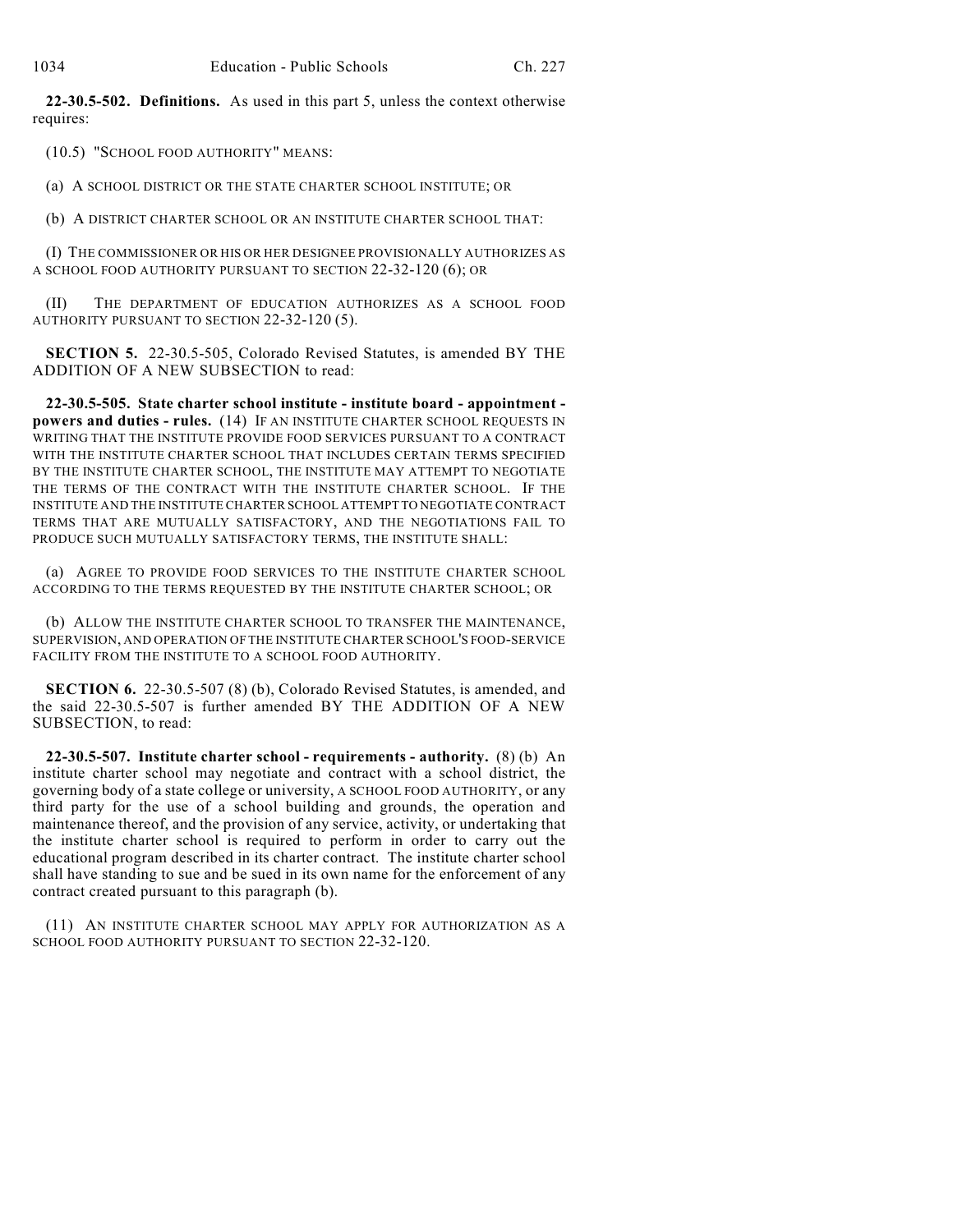**SECTION 7.** 22-54-123, Colorado Revised Statutes, is amended to read:

**22-54-123. National school lunch act - appropriation of state matching funds.** (1) For the 2001-02 budget year and budget years thereafter, the general assembly shall appropriate by separate line item an amount to comply with the requirements for state matching funds under the FEDERAL "National School Lunch Act", 42 U.S.C. sec. 1751 et seq. The department of education shall develop procedures to allocate and disburse the funds among participating school districts and institute charter schools SCHOOL FOOD AUTHORITIES each year in an equitable manner as to comply with the requirements of said act. In any participating school district SCHOOL FOOD AUTHORITY that, prior to the enactment of this section, subsidized school lunch service with moneys from the school district's SCHOOL FOOD AUTHORITY'S general fund, moneys received by such school district SCHOOL FOOD AUTHORITY pursuant to this section shall be applied in addition to, and not in lieu of, the amount of the school district's SCHOOL FOOD AUTHORITY'S subsidy. Any moneys received pursuant to this section shall be used only for the provision of the school district's or institute charter school's SCHOOL FOOD AUTHORITY'S school lunch program.

(2) AS USED IN THIS SECTION, UNLESS THE CONTEXT OTHERWISE REQUIRES, "SCHOOL FOOD AUTHORITY" MEANS:

(a) A SCHOOL DISTRICT OR THE STATE CHARTER SCHOOL INSTITUTE; OR

(b) A DISTRICT CHARTER SCHOOL OR AN INSTITUTE CHARTER SCHOOL THAT:

(I) THE COMMISSIONER OR HIS OR HER DESIGNEE PROVISIONALLY AUTHORIZES AS A SCHOOL FOOD AUTHORITY PURSUANT TO SECTION 22-32-120 (6); OR

(II) THE DEPARTMENT OF EDUCATION AUTHORIZES AS A SCHOOL FOOD AUTHORITY PURSUANT TO SECTION 22-32-120 (5).

**SECTION 8.** 22-54-123.5 (1) (a), (1) (c), and (2), Colorado Revised Statutes, are amended to read:

**22-54-123.5. School breakfast program - appropriation - low-performing schools.** (1) (a) For the 2002-03 budget year and each budget year thereafter, the general assembly may appropriate by separate line item an amount to assist school districts and institute charter schools SCHOOL FOOD AUTHORITIES that are providing a school breakfast program through participation in programs authorized under the FEDERAL "National School Lunch Act", 42 U.S.C. sec. 1751 etseq., or the FEDERAL "Child Nutrition Act of 1966", 42 U.S.C. sec. 1771 et seq. The department OF EDUCATION shall develop procedures to appropriately allocate and disburse the funds among participating school districts and institute charter schools SCHOOL FOOD AUTHORITIES.

(c) A DISTRICT CHARTER SCHOOL OR an institute charter school THAT IS A SCHOOL FOOD AUTHORITY shall only be eligible to receive moneys pursuant to this section if it is a low-performing school. A DISTRICT CHARTER SCHOOL OR an institute charter school THAT IS A SCHOOL FOOD AUTHORITY that receives moneys pursuant to this section shall use such moneys to create, expand, or enhance its school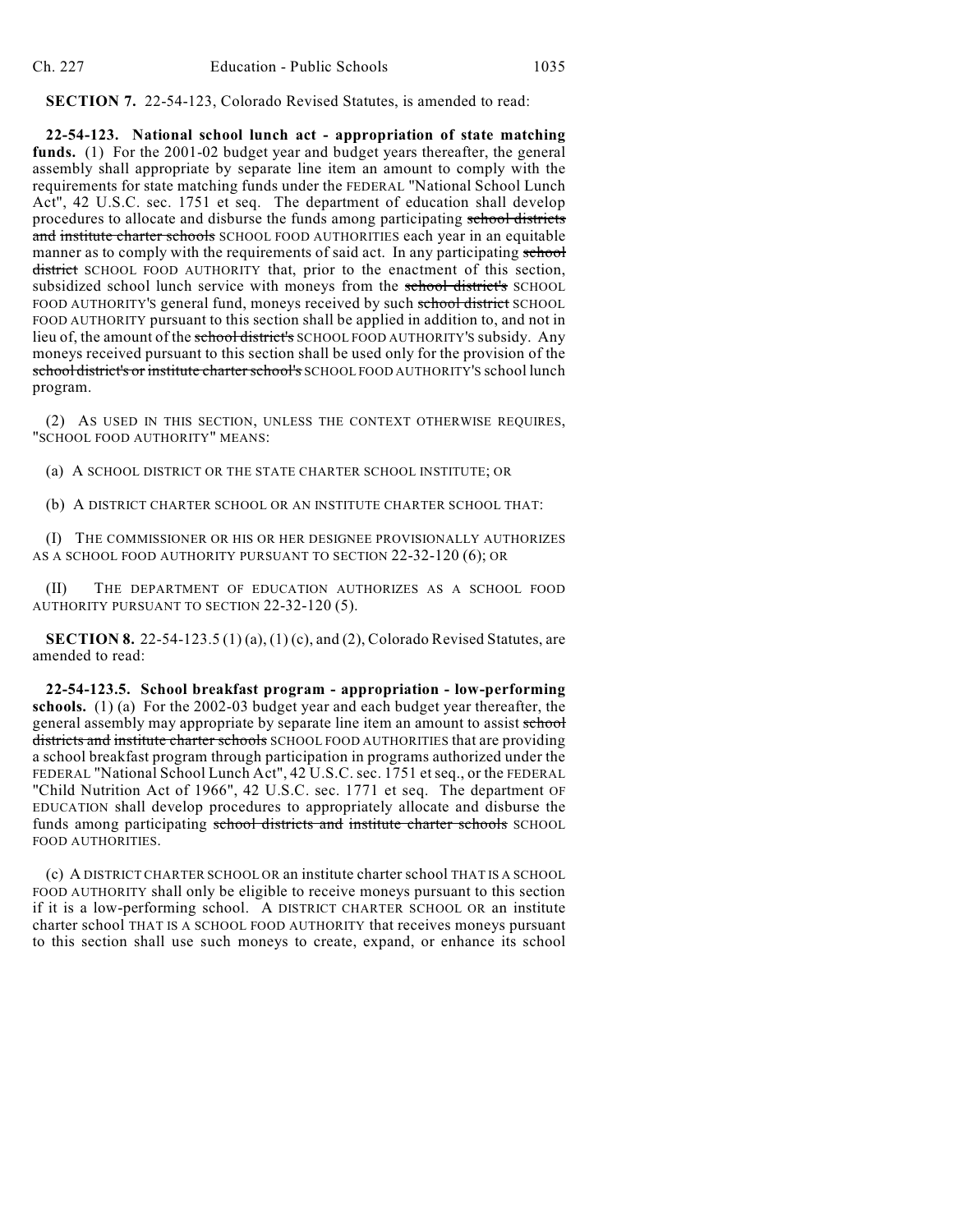breakfast program with the goal of improving the academic performance of the students attending the DISTRICT CHARTER SCHOOL OR AN institute charter school.

(2) As used in this section:

(a) "Low-performing school" means a school that received in the preceding school year an academic performance rating of low or unsatisfactory pursuant to section 22-7-604.

(b) "SCHOOL FOOD AUTHORITY" MEANS:

(I) A SCHOOL DISTRICT OR THE STATE CHARTER SCHOOL INSTITUTE; OR

(II) A DISTRICT CHARTER SCHOOL OR AN INSTITUTE CHARTER SCHOOL THAT:

(A) THE COMMISSIONER OR HIS OR HER DESIGNEE PROVISIONALLY AUTHORIZES AS A SCHOOL FOOD AUTHORITY PURSUANT TO SECTION 22-32-120 (6); OR

(B) THE DEPARTMENT OF EDUCATION AUTHORIZES AS A SCHOOL FOOD AUTHORITY PURSUANT TO SECTION 22-32-120 (5).

**SECTION 9.** 22-82.7-102, Colorado Revised Statutes, is amended BY THE ADDITION OF A NEW SUBSECTION to read:

**22-82.7-102. Definitions.** As used in this article, unless the context otherwise requires:

(5) "SCHOOL FOOD AUTHORITY" MEANS:

(a) A SCHOOL DISTRICT OR THE STATE CHARTER SCHOOL INSTITUTE; OR

(b) A DISTRICT CHARTER SCHOOL OR AN INSTITUTE CHARTER SCHOOL THAT:

(I) THE COMMISSIONER OR HIS OR HER DESIGNEE PROVISIONALLY AUTHORIZES AS A SCHOOL FOOD AUTHORITY PURSUANT TO SECTION 22-32-120 (6); OR

(II) THE DEPARTMENT OF EDUCATION AUTHORIZES AS A SCHOOL FOOD AUTHORITY PURSUANT TO SECTION 22-32-120 (5).

**SECTION 10.** 22-82.7-104 (1), Colorado Revised Statutes, is amended to read:

**22-82.7-104. Program funding - appropriation.** (1) The general assembly shall annually appropriate by separate line item in the annual general appropriation bill an amount of not less than seven hundred thousand dollars and not more than one million five hundred thousand dollars to the fund created in section 22-82.7-105 to allow school districts SCHOOL FOOD AUTHORITIES to provide free breakfasts to children participating in the school breakfast program who would otherwise be required to pay a reduced price for breakfast and to offset the costs incurred by facility schools in providing breakfasts to students who are placed in the facility and are eligible to participate in the school breakfast program. The appropriation to the fund shall be in addition to any appropriation made by the general assembly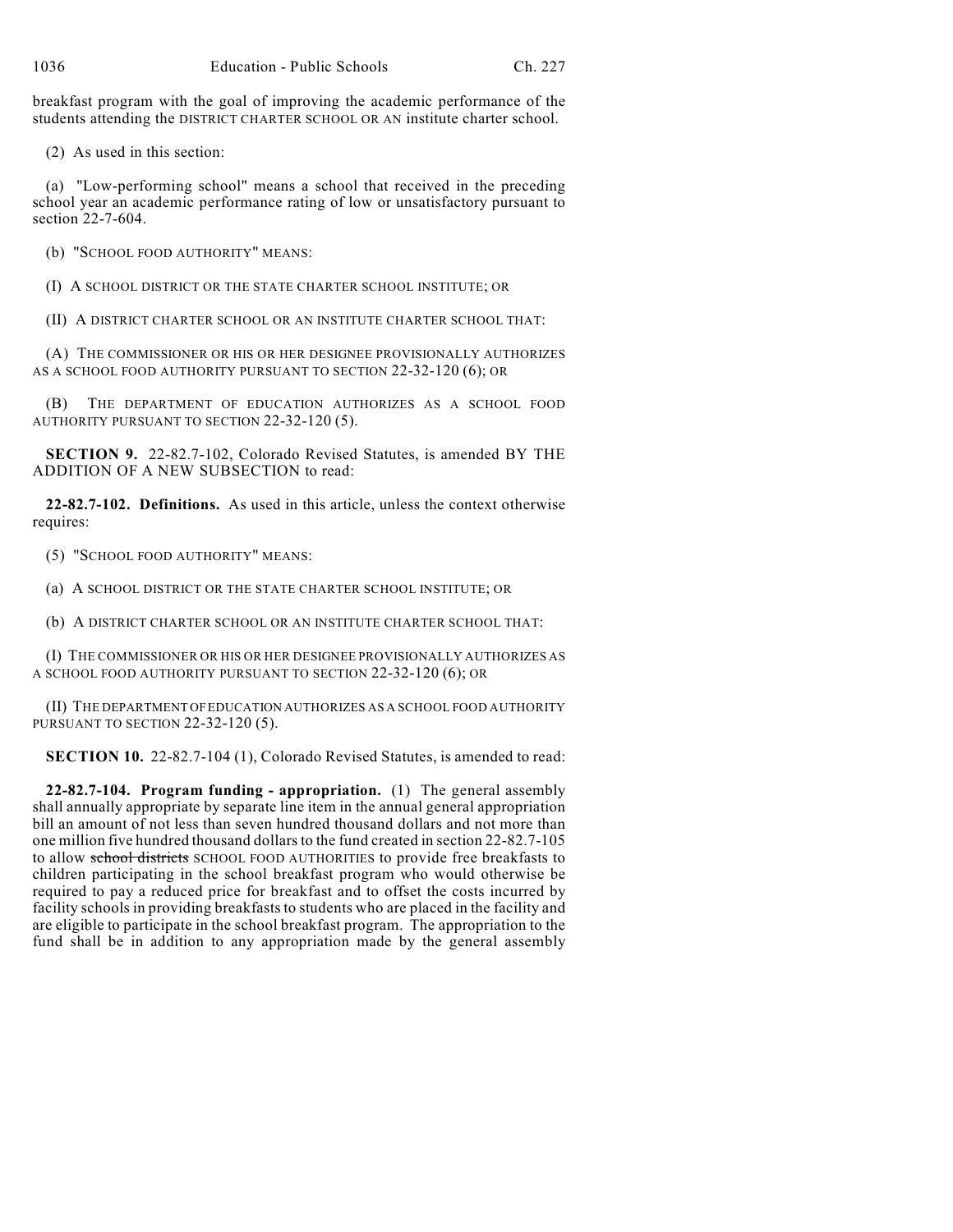pursuant to section 22-54-123 or 22-54-123.5 (1).

**SECTION 11.** 22-82.7-106, Colorado Revised Statutes, is amended to read:

**22-82.7-106. Program - procedures.** The department shall develop procedures to allocate and disburse the moneys in the fund among participating school districts, institute charter schools SCHOOL FOOD AUTHORITIES and facility schools each year, in an equitable manner and in compliance with the requirements of the federal "National School Lunch Act", 42 U.S.C. sec. 1751 et seq.

**SECTION 12.** 22-82.7-107 (2), Colorado Revised Statutes, is amended to read:

**22-82.7-107. No individual entitlement.** (2) The department in administering the program and a school district, the state charter school institute, a charter school, SCHOOL FOOD AUTHORITY or a facility school in implementing the program may not create and shall not be deemed to create a legal entitlement in any participant to assistance provided pursuant to the program.

**SECTION 13.** 22-82.9-103, Colorado Revised Statutes, is amended BY THE ADDITION OF A NEW SUBSECTION to read:

**22-82.9-103. Definitions.** As used in this article, unless the context otherwise requires:

(2.5) "SCHOOL FOOD AUTHORITY" MEANS:

(a) A SCHOOL DISTRICT OR THE STATE CHARTER SCHOOL INSTITUTE; OR

(b) A DISTRICT CHARTER SCHOOL OR AN INSTITUTE CHARTER SCHOOL THAT:

(I) THE COMMISSIONER OR HIS OR HER DESIGNEE PROVISIONALLY AUTHORIZES AS A SCHOOL FOOD AUTHORITY PURSUANT TO SECTION 22-32-120 (6); OR

(II) THE DEPARTMENT OF EDUCATION AUTHORIZES AS A SCHOOL FOOD AUTHORITY PURSUANT TO SECTION 22-32-120 (5).

**SECTION 14.** 22-82.9-105 (1), Colorado Revised Statutes, is amended to read:

**22-82.9-105. Program funding - appropriation.** (1) The general assembly shall annually appropriate by separate line item in the annual general appropriation bill an amount of not less than eight hundred fifty thousand dollars and not more than one million five hundred thousand dollars to the department of education to allow school districts SCHOOL FOOD AUTHORITIES to provide lunches at no charge for children in kindergarten through second grade participating in the school lunch program who would otherwise be required to pay a reduced price for lunch. The appropriation to the department of education for the program shall be in addition to any appropriation made by the general assembly pursuant to section 22-54-123 or 22-54-123.5 (1). The department may expend not more than two percent of the moneys annually appropriated for the program to offset the direct and indirect costs incurred by the department in implementing the program pursuant to this article.